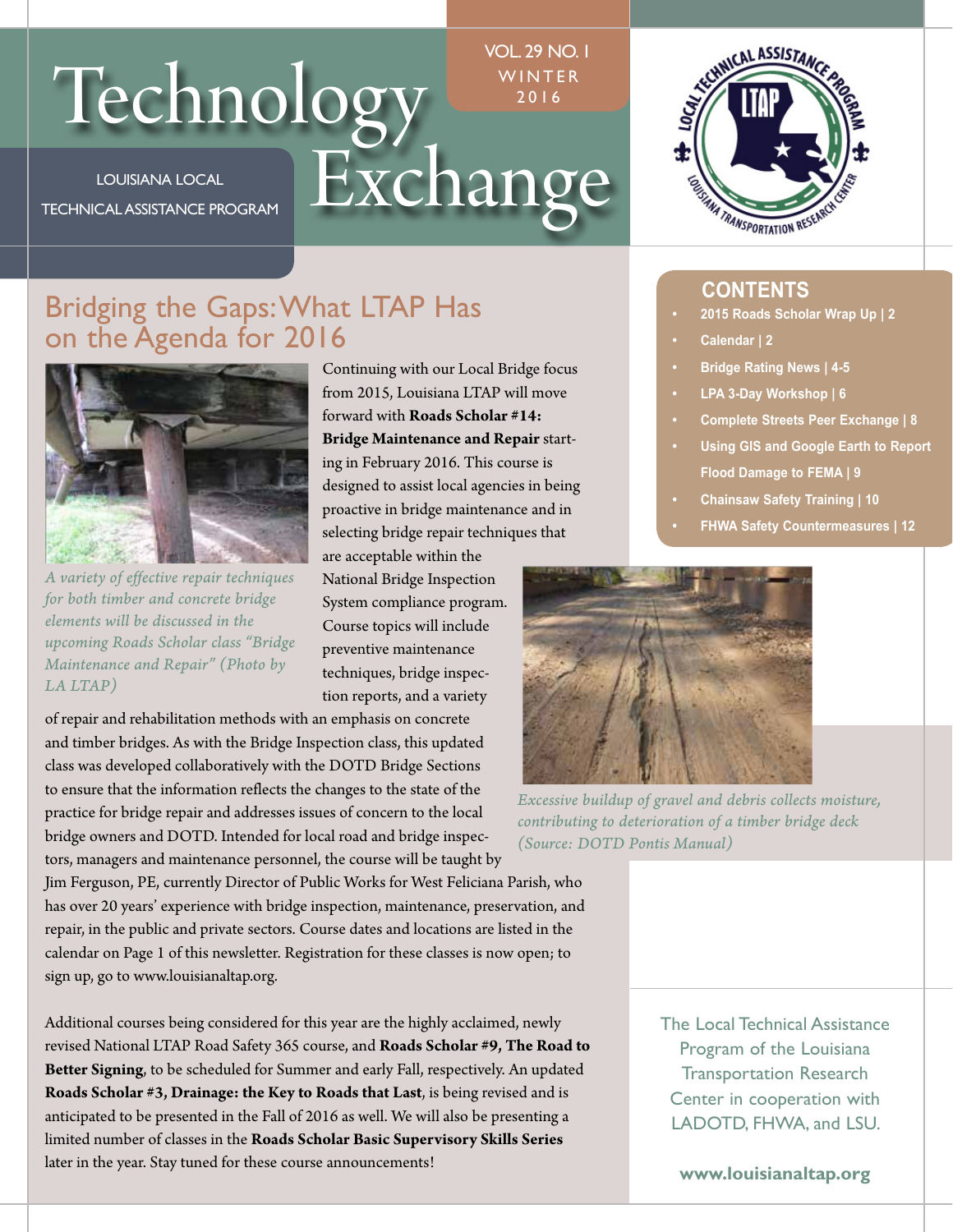# 2015 Roads Scholar Classes 2015 Wrap-up



# **Roads Scholar #1 – Basics of a Good Road**

"Basics of a Good Road," LTAP's introductory Roads Scholar Program course, provides basic information on construction and maintenance of locally owned roads, aimed at helping agency personnel to better manage and operate their road networks. LTAP Program Manager Steven C. Strength, PE, PTOE, taught this series in eight locations across the state and trained 150 agency personnel. Participants said after taking the class, they would "try to recognize deficiencies in pavements and try to resolve by the methods outlined in the class," and "perform more thorough inspections of asphalt and concrete roads." One reviewer said "Great Job! This is a much needed class for everyone, administration and on down the ladder."

# **Roads Scholar #15 – Safety for Public Works Responders**

"Safety for Public Works Responders" addressed disaster response and recovery operations that face Public Works employees. This course was taught by Justin R. Hill, a Hazardous Materials Officer of the Baton Rouge Fire Department, who brought a unique perspective to the locals on preparing for safety situations. Public Works responders often face dangerous and life threatening situations as a result of natural and man made disasters. This series was offered in eight locations across the state to 140 participants. Participants said after taking this class, they would now "get a plan together," "reassess training on emergencies at my agency," and "try to be more cognizant of my surroundings and make safety plans for at work and for my family." Another person said they would now "consider emergency responses to non-weather related incidents." The class included how to prepare and plan for the multiple hazards that can arise in emergencies and how to always consider the safety of the responders and the public. Time was also spent considering how to plan for personal, individual and family safety in times of crisis. Emergencies are going to happen so planning and preparing should be a part of everyone's standard operating procedures.



# CALENDAR

*Roads Scholar #14: Bridge Maintenance & Repair West Monroe - February 25, 2016 Alexandria – March 17, 2016 Lake Charles – March 31, 2016 Lafayette – April 7, 2016 Covington – April 21, 2016 New Orleans – May 19, 2016 Baton Rouge – May 26, 2016* 

*LPESA Board Meeting (at the PJAL Annual Convention) Bossier City – March 3, 2016* 

*ATSSA Traffic Control Technician (TCT) Baton Rouge – March 2, 2016 ATSSA Traffic Control Supervisor (TCS) Baton Rouge – March 3-4, 2016 (Registration available through ATSSA website for both TCT and TCS Training Classes)*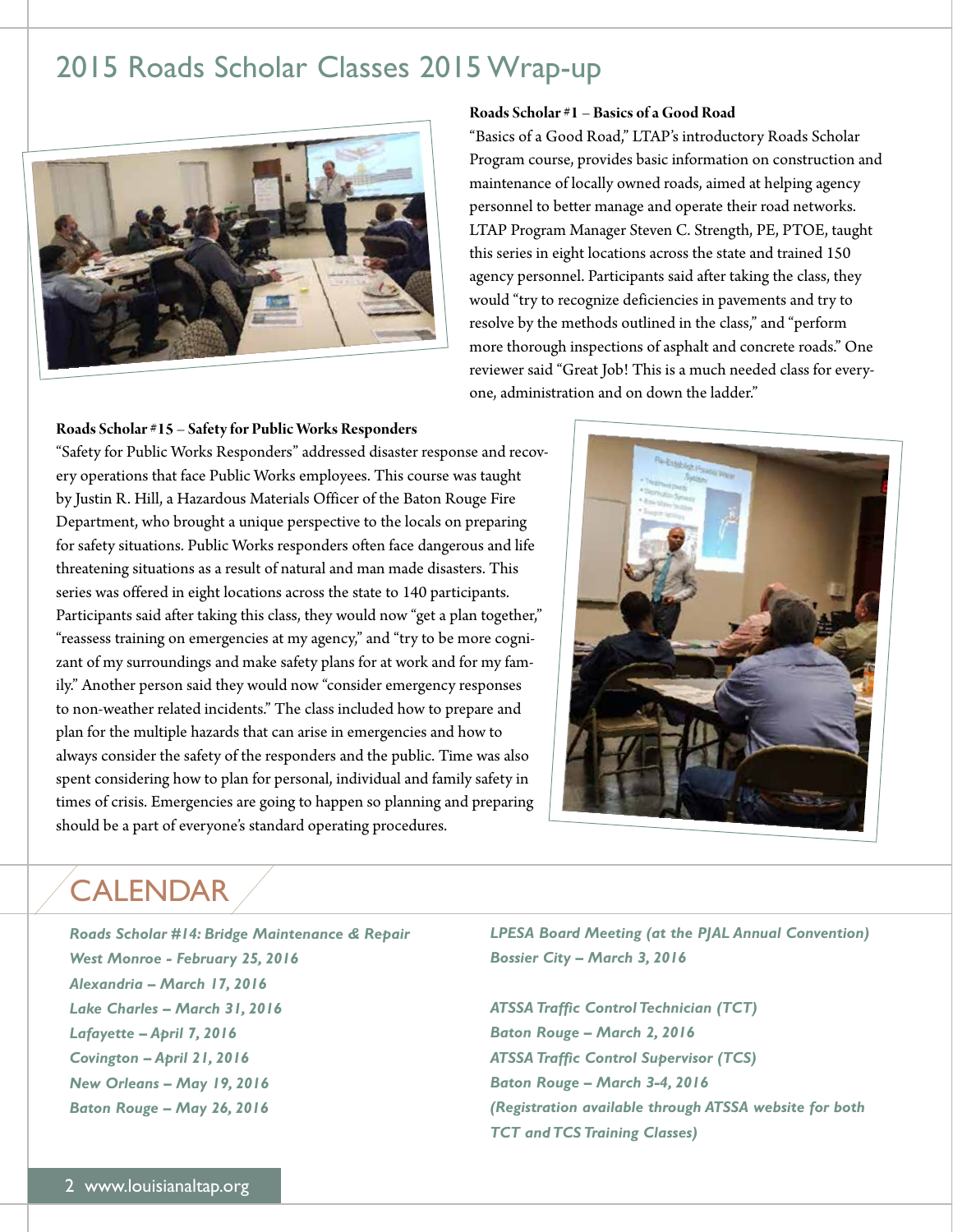

# **Roads Scholar #13 – Inspection of Local Bridges**

"Inspection of Local Bridges," a completely updated two-day class, wrapped up in December. This series included basic training for local agency personnel to conduct Special Inspections of bridges owned by parishes and municipalities, from Instructor Kent Hardin, retired DOTD Certified Bridge Inspector. The course content was updated in cooperation with DOTD's Bridge Inspection & Maintenance personnel to ensure that all applicable requirements were adequately addressed. Each session included a field visit to a local bridge for valuable handson experience and instruction from Kent. This series reached 9 locations across Louisiana and we trained over 200 people! Bridge Inspectors who took the class said that "I have a better knowledge of the

directives, and I will prepare for the upcoming DOTD compliance changes" and "I will do almost everything differently now – I am going to do more thorough special inspections and take my time." Someone even said "Kent was spot on. LTAP was lucky to find him!" We want to thank the DOTD Bridge Inspection Section at Headquarters for their assistance with the classes. Also, each class had DOTD Bridge Inspectors from the local District Office who shared their experiences and helped with the on-site activities. This collaborative effort made for an even better learning experience for all participants.

### **Roads Scholar #4 – Temporary Traffic Control for Local Agencies**

We had to add two courses to "Temporary Traffic Control for Local Agencies" series because of popular demand, bringing the total to nine classes across the state! We have already trained 212 people, including a "Lagniappe" session in January 2016 in conjunction with the APWA Baton Rouge Branch. Taught by LTAP Program Manager Steve Strength, this course used Part 6 of the Manual of Uniform Traffic Control Devices as a guide to cover a broad range of topics dealing with Temporary Traffic Control in Construction, Maintenance, Utility, Incident Management, and Special Event operations. A participant said of this course, "I will now use charts and illustrations in the MUTCD to help set up job sites



more effectively." Another said that they would "spend more time inspecting traffic plan implementation by placing cones, warning signs, and drums in the correct way, and also do my taper according to the speed and lane size."

# **CALENDAR**

*LPA Qualification Program, LPA Project Development & Delivery, 3-Day Workshop Baton Rouge – April 19-21, 2016* 

*LPESA Spring Conference Baton Rouge – May 4-5, 2016* 

*2016 National Public Works Week May 16-21, 2016 [http://www.apwa.net/discover/National-Public-Works-](http://www.apwa.net/discover/National-Public-Works)Week* 

*Be on the lookout for these LTAP Courses in 2016:* 

- *National LTAP Road Safety 365*
- *Roads Scholar #3: Drainage:The Key to Roads that Last*
- *Roads Scholar #9:The Road to Better Signing"*
- *Roads Scholar Basic Supervisory Skills Series*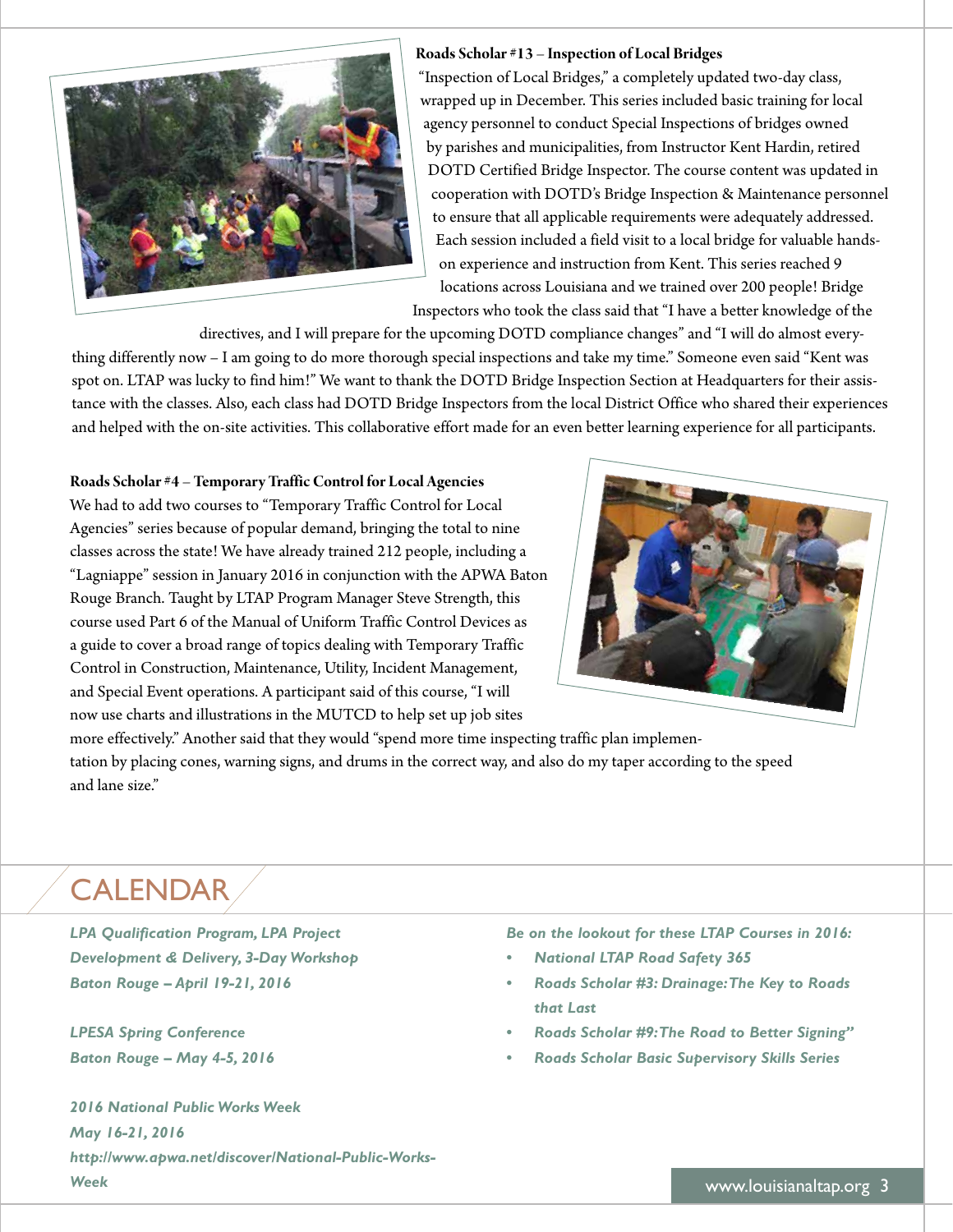# New Off Systems Bridge Rating Engineer Announcement



In an effort to help bring Louisiana into compliance with Federal NBIS requirements, Mr. William "Bill" King, Jr., P.E. was recently retained as a consultant by the Bridge Design section of LADOTD as their Off - System Bridge Files and Load Rating Engineer Contractor. The primary goal for this new hire is to assist the DOTD Bridge Design Section Load Rating Gang in meeting full compliance with the requirements of Metric No. 13 – Load Rating, and Metric No. 15 – Bridge Files, for the National Bridge Inspection Standards (NBIS) 23 FHWA Metrics and Title 23 CFR Part 650.313 for all Louisiana statewide Off-System (non-state owned) Bridges. The current status for Louisiana is a Conditional Compliance, with an agreed upon Plan of Corrective Action (PCA).

Mr. King has already begun collecting and compiling Off-System bridge files and owner information. He will assist DOTD in reviewing the data with the goal of affirming the load rating of each bridge. He plans to work and meet with each of the 64 parishes in the state and assist them in their efforts to comply with the NBIS requirements. When needed, he will assist DOTD in developing and managing consultant contracts for agency bridges that require specialized methods to rate certain structures. In addition, he will provide quality control review over the collected bridge files, bridge load ratings, and /or design calculations and implement an electronic storage database.

Mr. King re-joins the DOTD after spending 33½ years of state service to DOTD and LSU. He began his career in Bridge Design for eight years before moving and completing his career with the Louisiana Transportation Research Center. While at LTRC, he served as the Special Studies and Pavements Supervising Engineer, managed the Pavement Research Facility and the Asphalt Research program, and finally retired after serving as the Materials Research Administrator for approximately 4 years. We at LTAP are very excited to have this new resource to help our local agencies with their bridge rating and record keeping issues and we encourage all parishes with questions to contact Bill. He can be reached at [Bill.King@la.gov,](mailto:Bill.King@la.gov) Ph – (225) 379-1012 or Fax (225) 379-1786.

# Meeting the NBI Compliance Deadlines: Progress Being Made!



The first deadline, from the Priority "A" list, facing Mr. King is to have all off-system bridges have a reported load rating by March 31, 2016. All of the parishes that have bridges on the Priority "A" list have been contacted by Bill with followup emails or letters to the original compliance letters sent to each parish in early August, 2015. These follow-up emails/

letters emphasized the March 31, 2016 deadline, which is fast approaching. A positive response has been provided by each of those contacted and efforts are underway to meet the deadline. . Initially, 48 bridges were reported as not having a load rating. As of the beginning of February, 2016, this list has reportedly been reduced to 25, with three of those in the process of being load rated, or a plan of action to have load rated has been developed.

As part of his outreach activities, Mr. King has visited 8 of the nine DOTD districts for compliance meetings, where 40 parishes were represented, along with a number of consultants and municipalities. In addition, Mr. King has visited five parishes to discuss the both the Priority A and B requirements and answer any questions they have concerning bridges in their parish.

Moving forward, Mr. King is beginning to focus on the Priority B list for compliance with the next deadline of June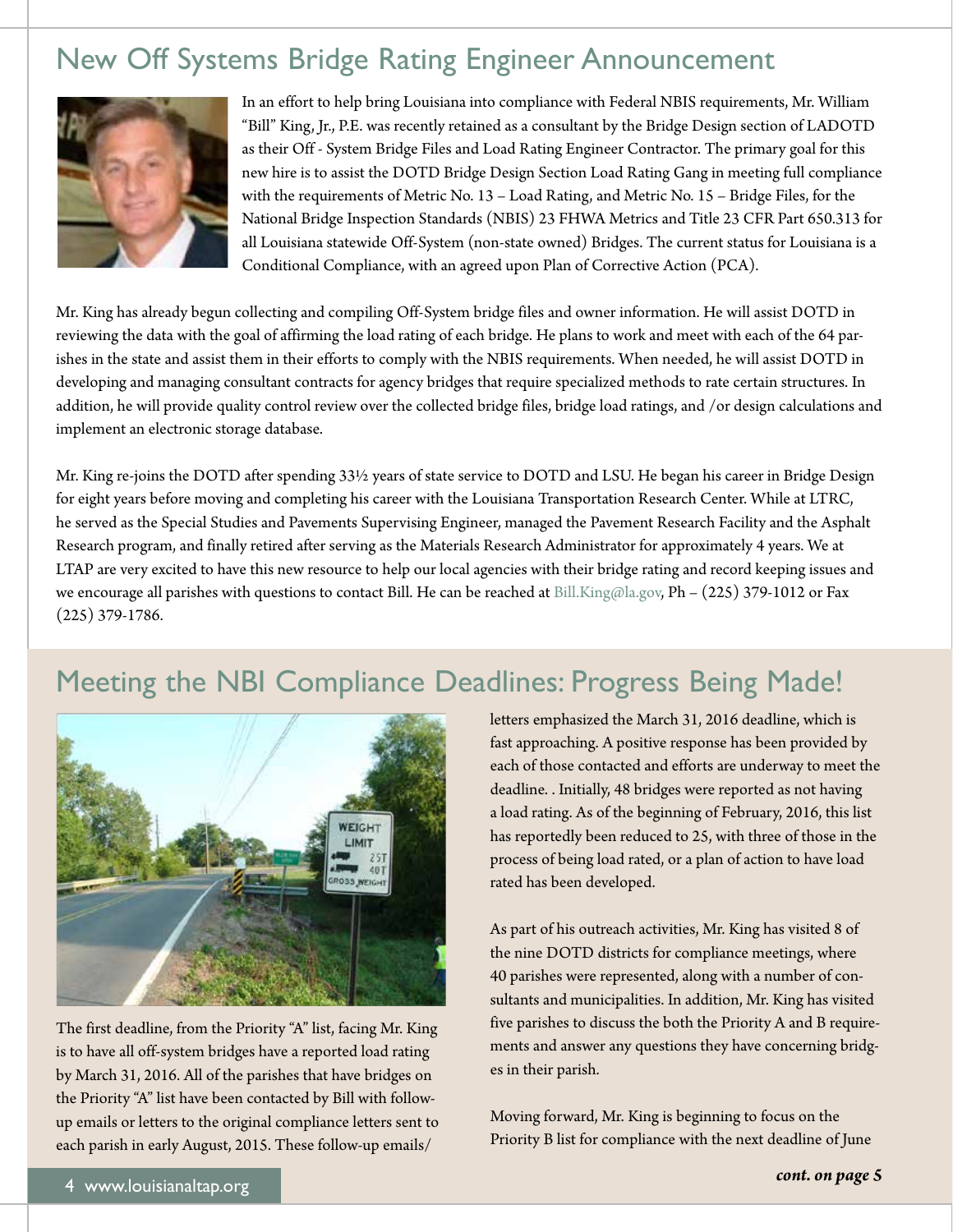# Bridge Load Rating Training in Louisiana



Adding onto the already busy fall season, LTAP, along with DOTD, were able to work in another vital class. The Bridge Load Rating class was launched with the intention of educating novice and experienced bridge engineers alike with the fundamental knowledge necessary to apply to the most recent AASHTO LRFL Specifications to bridge ratings and how the Louisiana DOTD rating requirements encompass these LRFR specifications. The course introduced participants to applications of LRFR specifications that can be used to enhance bridge safety and to identify and discuss the steps to ensure successful transition to this new state-of-the-art technology. Paul Fossier, P.E., Bridge Design Engineer Administrator,

DOTD, gave the Introduction and gave an overview on the Load Rating Program. Artur D'Andrea, P.E., Assistant Bridge Design Engineer Administrator, DOTD, delivered a presentation on FHWA and LADOTD Policies and Procedures. Steven Sibley, P.E., Bridge Inspection Engineer, DOTD, told participants about Timber Bridge Rating Requirements. Dana Feng, P.E., Bridge Rating Manager, DOTD, spoke about Rating Methodology and Procedures. Billy Metcalf, P.E., Bridge Rating Engineer, DOTD, worked through several Load Rating examples for the participants. For more information on Bridge Load Rating, you can contact William "Bill" King, Jr., P.E., Off Systems Bridge Rating Engineer at [Bill.King@la.gov](mailto:Bill.King@la.gov) or Dana Feng, P.E., Bridge Rating Manager, DOTD at [Dana.Feng@la.gov.](mailto:Dana.Feng@la.gov)

## *NBI, cont. fom page 4*

30, 2017, again for each parish to assist the DOTD in finding and providing missing bridge files necessary to fully comply with the NBIS requirements. He anticipates communicating with each parish by email with follow-up field visits as needed.

The Louisiana Parish Engineers and Supervisors Association (LPESA) and LTAP have communicated frequently with the DOTD Bridge Design and Bridge Inspection and Maintenance Sections on issues related to the bridge rating, bridge file documentation and other compliance issues. The LTAP bridge classes and workshops were developed in partnership with DOTD to ensure that the proper techniques and most recent information were included. In addition, DOTD has participated in LPESA meetings and activities to explain the requirements and the importance of working together to meet the compliance deadlines. Mr. King encourages all bridge owners with questions regarding their bridge inventory and compliance profile to call him to set up a meeting to review the Priority A and B lists.

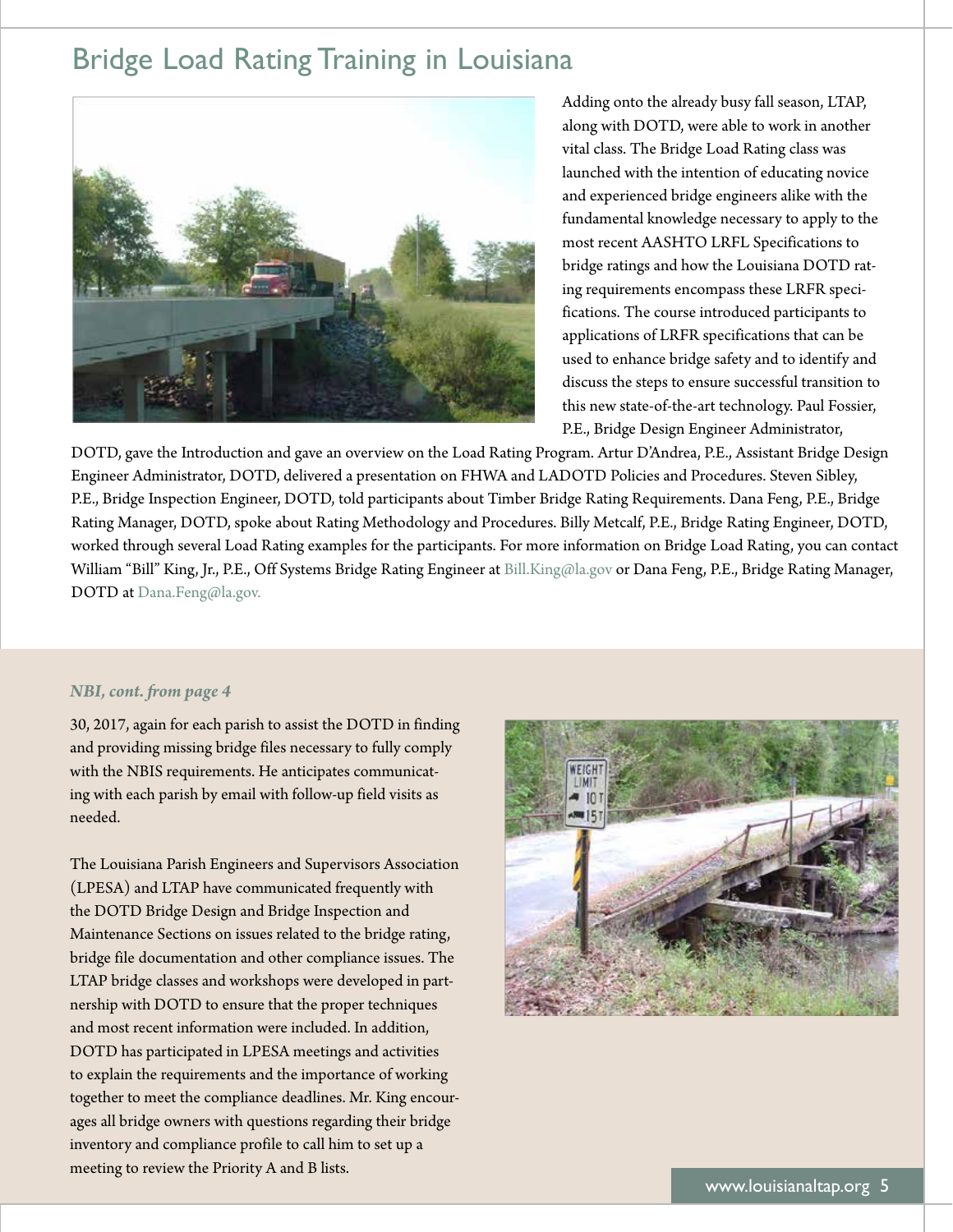# LPA 3-day Workshop Coming Spring 2016

Is this upcoming 3-Day Workshop for you? Read on and answer these easy questions:

- Does your community receive funds from the DOTD to improve your local transportation network through popular programs like the Transportation Alternative Program (TAP), Urban Systems, the Local Road Safety Program or Recreational Trails?
- Do you perform engineering services on these types of projects as a consulting engineer under contract or as an employee of a local entity?

# *If you answered yes, to either of these questions this training program is for you.*

- Is your agency considering applying for funding through one of these programs?
- Are you considering accepting a design or CE&I assignment on a DOTD funded LPA project?

*Once again, if you answered yes, this training program is for you.* 

The Local Public Agency (LPA) Training Program has been developed to help local agencies with project development and delivery for local transportation projects that utilize state and federal funds. This 3-day series debuted in 2015 and was a huge success. There were two training sessions, in which over 150 were trained. In 2016, there will be another round of workshops in Baton Rouge, April 19-21. Be on the lookout for information on registration on LTAP's website <www.louisianaltap.org>.

The funds used in the LPA programs listed above are administered by the DOTD on behalf of the Federal Highway Administration (FHWA). There are specific criteria and requirements for use of these funds that must be followed to stay in compliance with all state and federal regulations. These requirements which impact every aspect of the project from accounting and project management to design and construction are considerably different and in most cases much more stringent than agencies generally follow for locally funded projects. The LPA Training Program introduces the basic requirements that local agencies need to understand and follow in order to utilize the Federal Aid Transportation funds to successfully complete these projects. The first module, the LPA Qualification Core Training is required for

all LPAs that have an existing project or have been awarded project funding. It is strongly suggested that all LPAs with active projects participate in the other modules as well to better understand the process, be informed of changes to the programs and meet the new DOTD Program Managers and LPA project staff. The 3 day program is described on the next page. Participants can register for one or more of the modules.

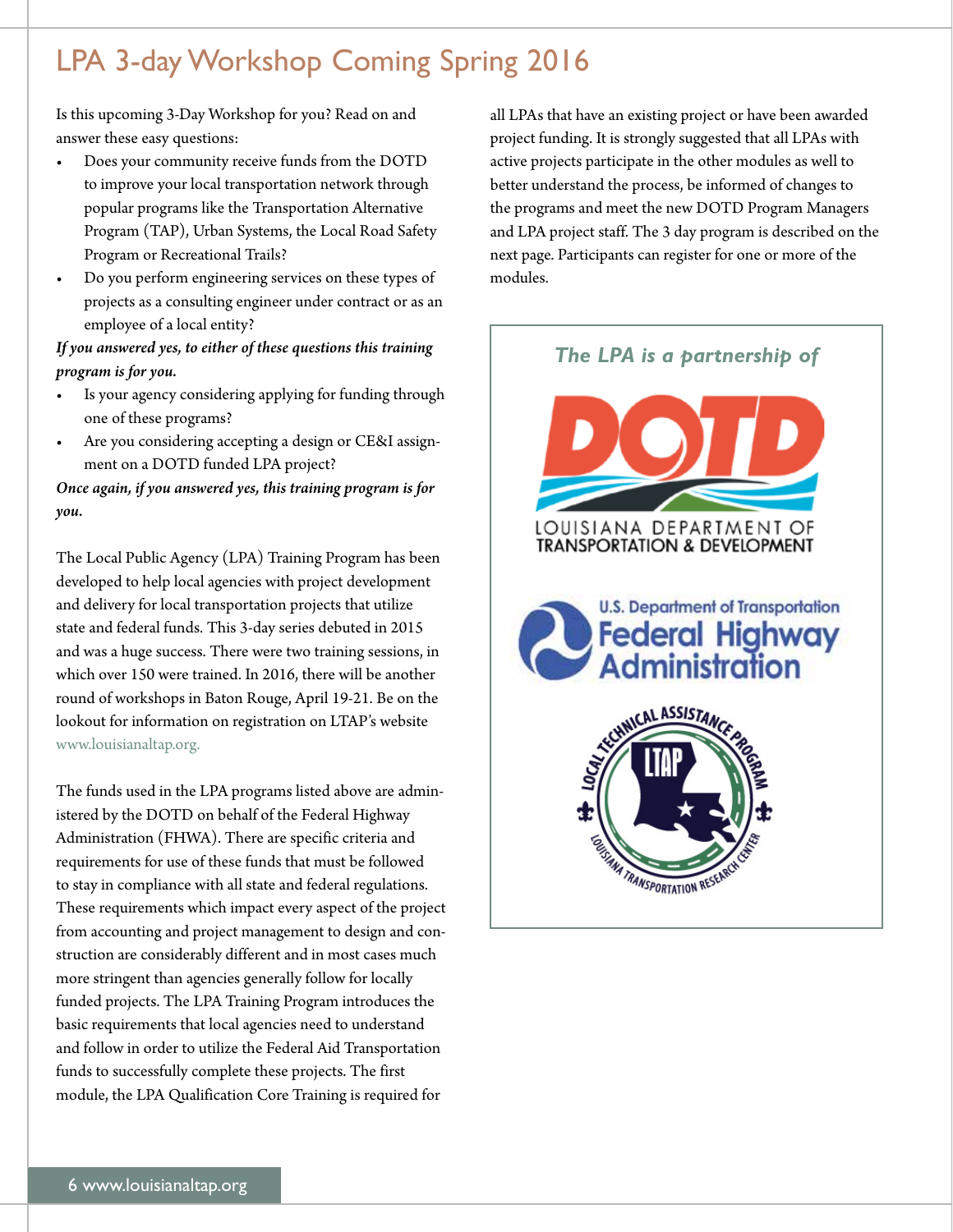# **LPA Qualification Core Training**

*Tuesday, April 19 – 9:00am-3:30pm – 6 PDHs Using Federal and State Funds for Transportation Projects on Locally Owned Roads*  Required for all LPA project sponsors and their con-

sultants to be qualified to participate in the state and federal programs on future transportation projects.

## This class includes:

- LPA Project Funding
- Available Programs
- Responsible Charge Duties and Requirements
- Planning for a Project
- Entity-State Agreement
- Working with LDOTD District and Headquarters
- Project Reporting Requirements

# **Project Design and Delivery: Developing an LPA Project for Bidding**

*Wednesday, April 20 – 8:00am-4:00pm – 7 PDHs*  Intended for all engineers and professionals involved in the design process and plan submittal for a federally funded LPA Project. The LPA Responsible Charge for the engineering design phase including consultant selection (if applicable) should also participate to understand the DOTD requirements for design and plan development. Project design and delivery is a complicated and often very lengthy phase of a project. This class includes an overview of DOTD requirements for development and approval of plans and the bid package and advice on how to move through this phase by adhering to DOTD protocols and requirements. Failure to follow DOTD requirements often results in more time and money being spent on this phase than allocated with the net effect being project delays and additional cost to the entity.

### Key topic areas include:

- Project Setup
- National Environmental Policy Act (NEPA) Requirements
- Permit Overview
- DOTD Design Requirements, Policies, and Procedures
- Plan Development and Submittal to DOTD
- Response to Comments and Estimates
- **Specifications**
- Construction Bid Process

# **Construction, Engineering, and Inspection (CE&I)**

*Thursday, April 21 – 8:00am-4:00pm – 7 PDHs*  This module covers construction contract administration for Local Public Agency administered Federal Aid transportation projects and is intended for LPA construction project personnel, engineers who serve as the LPA Project Engineer (PE), and the Responsible Charge. DOTD construction management protocols and requirements often far exceed those followed by local entities on routine projects. Attend this class before your project starts to learn what is required and who is responsible at each step so that you follow all of the projects to successful project construction and closeout.

Class focusses on the following areas:

- Construction Administration Overview
- Disadvantaged Business Enterprise (DBE)/Small Business Enterprise (SBE) Programs
- Materials and Testing
- Contract Administration for Work Zone Safety
- Site Manager
- Partial Estimates for Payment
- Construction Project Closeout Procedures

For more information regarding any of these classes contact Ann Wills, DOTD Manager of LPA Programs, at Ann. Wills@la.gov or Marie Walsh, LTAP Director, at [Marie.Walsh@la.gov.](mailto:Marie.Walsh@la.gov)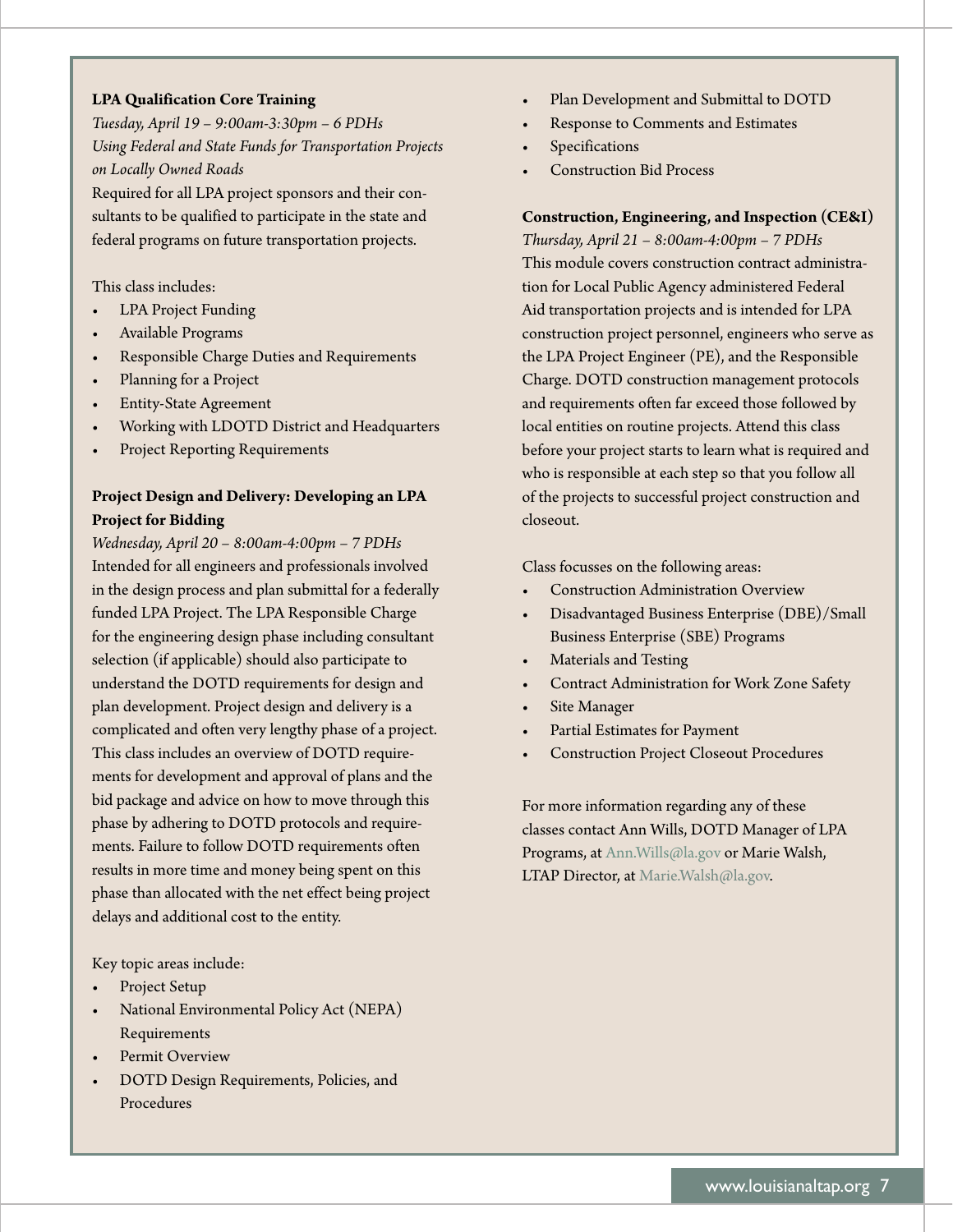# Complete Streets Peer Exchange

A Complete Streets Peer Exchange was hosted by the FHWA Louisiana Division, the FTA Region 6 Office, and the Louisiana LTAP Center on Jan 19-20, 2016 in Baton Rouge, Louisiana. "Complete Streets are streets for everyone. They are designed and operated to enable safe access for all users, including pedestrians, bicyclists, motorists and transit riders of all ages and abilities. Complete Streets make it easy to cross the street, walk to shops, and bicycle to work." – as defined by Smart Growth America.

The purpose of this Peer Exchange was to bring peers to Louisiana from places where Complete Streets initiatives have been successfully implemented and to learn from their experiences. Over 90 people from the State DOT, local agencies, consultants and stakeholders from all across Louisiana attended this event. Speakers from Louisiana, the cities of Charlotte, NC and Austin, TX as well asVirginia DOT shared their experiences in the implementation of Complete Streets. Speakers were asked to focus on the topic areas listed below:

- Practical implementation, especially retrofitting Complete Streets into existing roadways
- Design standards that had to be updated or changed
- Issues faced during design phase
- What public outreach efforts were effective and which were not
- Pros and Cons of implementing Complete Streets during design and construction phases and after implementation
- Examples of Implementation, actual new construction or retrofitting – what worked well and what did not? How did the driving public accept the change?
- What lessons were learned If you had it to do all over again, what would you change?

When registering for the Peer Exchange, attendees were asked to submit one question about Complete Streets. These questions were summarized and sent to all the speakers before the Peer Exchange so that they could gauge the interest of the audience.

The speakers did an excellent job conveying their experiences with Complete Streets. The audience had many thought provoking questions for the speakers to answer.

In an effort to engage the audience throughout the peer exchange, interactive software was used to poll the audience by having them answer various demographic and opinion questions. Participants used "clickers" or small remotes to individually answer group questions.

When asked what the greatest pedestrian design challenge is, most people answered lack of right-of-way and large intersections. When asked what the greatest bicyclist design challenge is, most people answered lack of right of way and vehicle & pedestrian conflict points with the bicyclist. When asked what the greatest transit stop design challenge is, most people answered lack of right-of-way and lack of pedestrian access/ADA. When asked what design element contributes most to a better Complete Streets solution, most people answered lane reductions and access management. When asked what the best performance measure for implementing a Complete Streets policy is, most people answered the number of people walking and biking and the number of bridged gaps in multimodal connectivity.

Overall the peer exchange was very successful. Over 90% of attendees rated the exchange good to excellent. Many of the attendees stated learning about the examples, practices, techniques and approaches to implementation of Complete Streets was the most important thing they learned during the Peer Exchange.

Following the Peer Exchange, speakers from Virginia DOT and the City of Austin stayed to have a one -on-one session with representatives from the City of Baton Rouge. Baton Rouge representatives asked questions about parking, transit, Complete Streets implementation, safety, planning, public perception, and education. When completed, representatives from the City of Baton Rouge stated they found the Peer Exchange and one-on-one session to be helpful and informative, giving them great ideas on how to move forward with Complete Streets in Baton Rouge.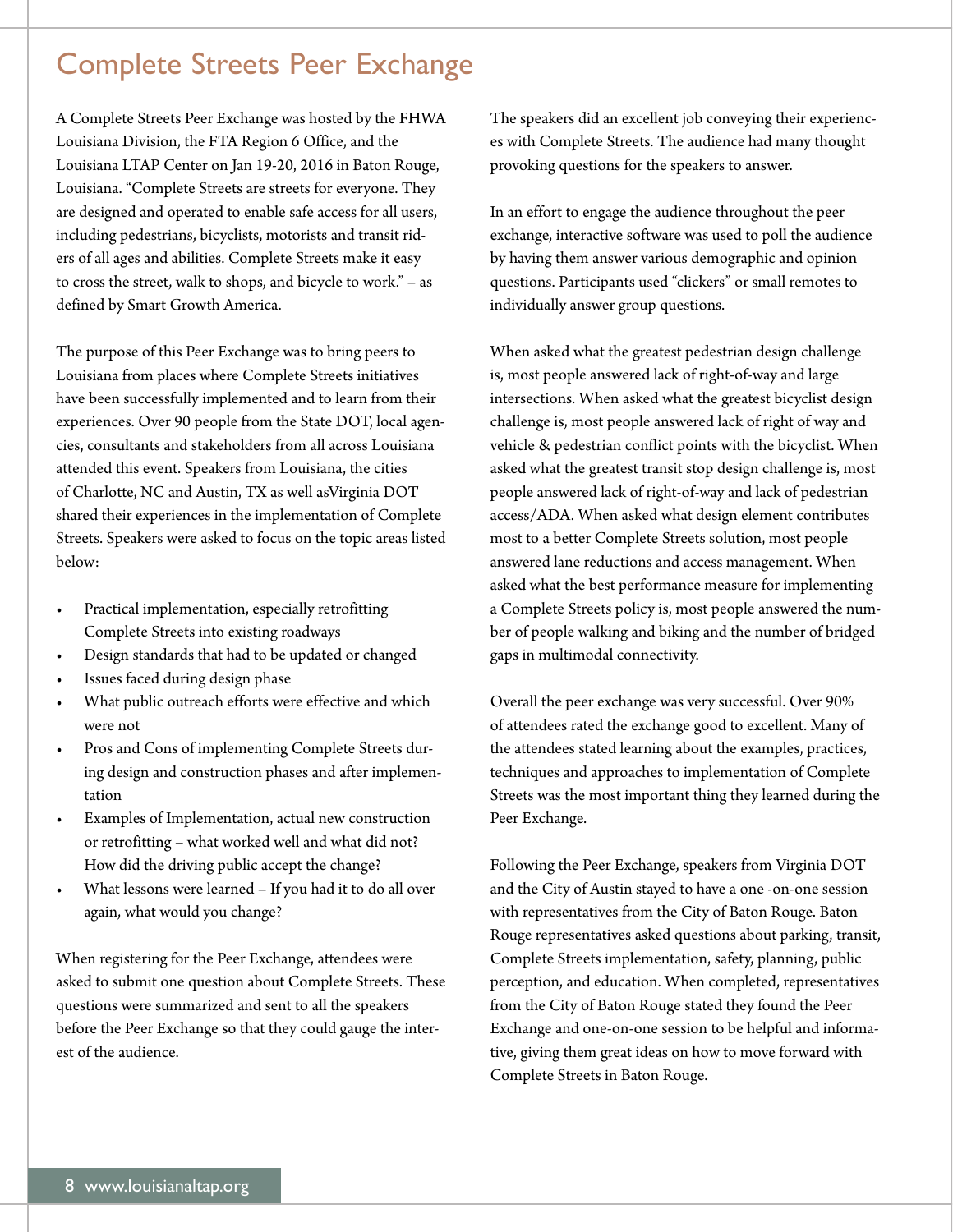# Using GIS and Google Earth to Report Flood Damage to FEMA

*By: Lisa Harris, Kansas LTAP Communications Coordinator* 

John Remmert is a self-described "old guy." A few years ago he would not have imagined himself using a GIS system to track road work, maintenance-related receipts and other road and bridge documentation. But seeing geo-referencing and Google Earth in action, and using it himself, has changed all that. He's a convert. Remmert is saving the county a lot of time and money as a result. When we asked Remmert to describe how these technologies are benefiting his county, he said "Wow... where to start?" (See the sidebar on page 5 for a few applications.) He said what really brought home the power of GIS, though, was using it to organize documentation for flood remediation in 2013.

# **Challenge: Managing and Tracking Paperwork**

After a period of particularly heavy rains and subsequent flooding, the county qualified for FEMA funds for clearing debris and repairing damage to roads, bridges and culverts. Remmert said FEMA is very careful about reimbursing expenses and requires substantial documentation, which FEMA also audits.



*Remmert at work at the County's "file cabinet."* 

Required documentation for each location runs the gamut from multiple photographs taken at different times, to invoices to time sheets. The "paper trail" must show that the damage was caused by the flood and that the repairs were actually made.

Barton County had 50 different damaged locations, and staff needed to provide documentation for each of them. If they had submitted hard copies to FEMA, they would have "killed a forest," said Remmert.

# **Solution: Geo-reference All the Documents and Create a Virtual Filing Cabinet**

Instead, they used a computer to file, organize, and report geo-referenced documents. The county scanned, created or received all kinds of documents related to the repairs (showing conditions before and after flooding, and during and after repair) and "filed" them electronically by the lat-long coordinates of the site. Then they could pull up a damaged site in Google Earth and see the



physical location and all the files for that location, each of which could be clicked on to see a pop-up window with more detail. For example, when looking in Google Earth at the location of a damaged culvert that needed replacement and debris cleanup at NE 70, NE 30 Road, the names of picture files could be seen for the structure six months before the flood, the crew cleaning debris at the location, and after clean-up. You would also see invoice files for crane rental and the new culvert, a photo of the crane working at the site, and a photo of the finished work.

To start creating the documentation, county personnel took photographs of each damaged location with a digital camera that also recorded its GIS coordinates. The photographs showed debris piled up, roads washed out, and structural damage. "When we dropped [the photos] into Google Earth, we could take a tour of the flood-damaged areas without getting into a truck," Remmert said. *cont. on page 15*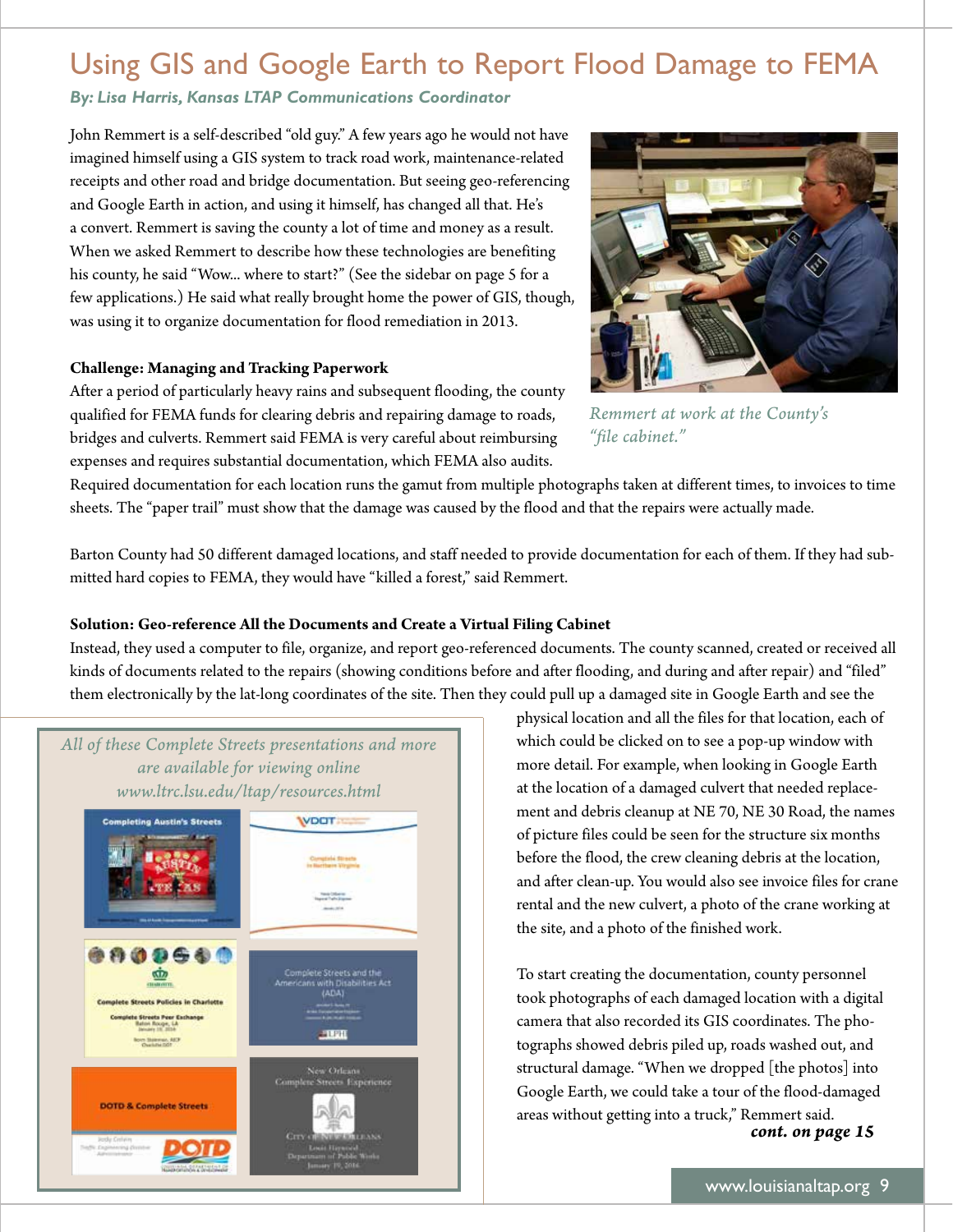# Chainsaw Safety Trains a Record Number!

LTAP delivered one of our most popular classes during National Public Works Week this year in May of 2015: Chainsaw Safety, Precision Felling and Maintenance. Rip Tompkins of ArborMaster, nationally recognized chainsaw operation and safety instructor, presented four classes in four days to agencies across the state in Lake Charles, West Monroe, Baker and Hammond. LTAP trained over 300 students at these classes! Rip discussed safety and risk management, chainsaw operation/handling, chainsaw cutting, felling procedures, specialized cutting situations and chainsaw maintenance. Afterwards, Rip took the class outside to perform 2-3 tree fellings. While doing so, he explained to the class why he chose certain methods in different situations. Participants said in their evaluations that this was "the best workshop LTAP has had yet!," and When asked what they would do differently now that they had taken the training, they intended to "work safer, evaluate situations, and get everyone home safely," "handle the saw more carefully," and "look for safety hazards and plan before cutting a tree down." See below for some of ArborMaster and OSHA's most helpful tips.



# When felling a tree, remember **H.O.P.E.**

### **Hazards**

- 1. Inspect the tree and site
- 2. Check for:
- Electrical conductors, communication lines
- Tree defects such as decay, dead or broken limbs, splits, hangers, etc.
- Eliminate hazards or compensate for them

### **Obstacles**

- 1. Structures
- 2. Paved surfaces
- 3. Landscape
- 4. Utilities

### **Plan**

- 1. Felling direction
- 2. Lean
- 3. Notch, hinge, back cut
- 4. Need for ropes, wedges, etc.
- 5. Escape route

### **Equipment**

- 1. Saws
- 2. Wedges
- 3. Ropes
- 4. Rigging Equipment

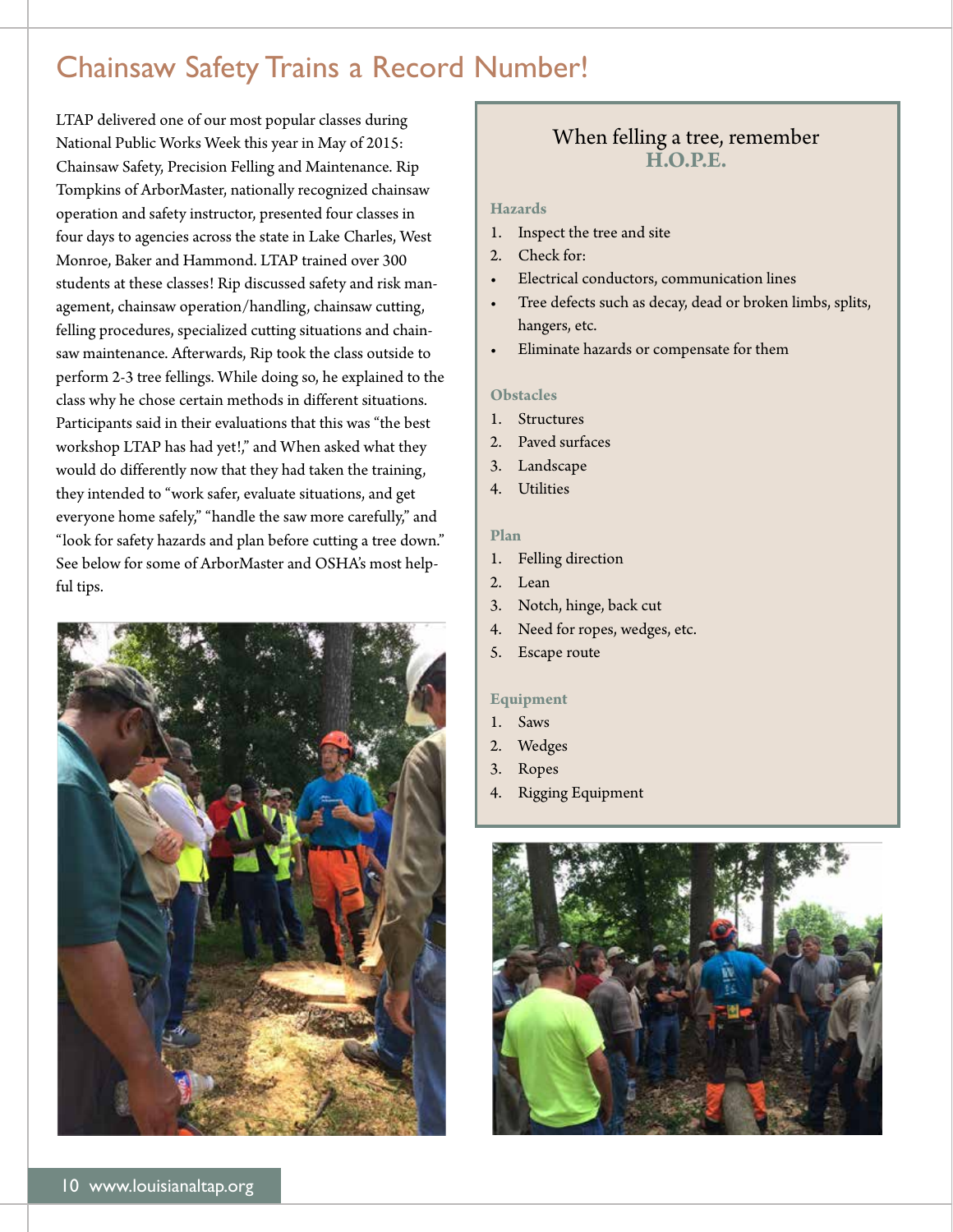# **The Felling Plan**

- 1. Check for hazards conductors, tree defects, decay, obstacles, wind, etc.
- 2. Assess the lean determine the best felling direction
- 3. Plan you "escape route" 45 degree angle opposite the felling direction
- 4. Establish the hinge plan size, depth, placement of notch; thickness of hinge
- 5. Plan the back cut straight or bore cut, position when finishing

According to OSHA, "Operating a chain saw is inherently hazardous. Potential injuries can be minimized by using proper personal equipment and safe operating procedures."

# **Personal Protective Equipment**

Personal Protective Equipment (PPE) is imperative for the chainsaw operator. This includes:

- leg protection (chaps, wrap-chaps, chainsaw pants, or bib style pants)
- hard hats
- hearing protection (muffs or ear plugs)
- eye protection (goggles or glasses)
- hand protection (gloves or mitts)
- **footwear**

# **Daily Inspection of the chainsaw's engine should include:**

- Air Filter
- Throttle Interlock
- **Trigger**
- Choke Lever
- On/Off Switch
- Chain Brake
- Chain Catcher Pin
- Check for Cracks
- Check Working Mechanisms, including
	- o Starting System
	- o Drive System
	- o Sprocket
	- o Car
	- o Fuel Mix

# **Reactive Forces:**

- 1. Pull When the chainsaw operator is cutting with the bottom part of the bar, the saw tends to pull away from the operator and into the cut.
- 2. Push When the operator cuts with the top of the bar, the saw tends to push back toward the operator and out of the cut.
- 3. Kickback Anytime the front upper quadrant (kickback quadrant) of the tip of the chainsaw bar contacts an object, the chainsaw reacts by rotating back towards the operator. NOTE: Kickback occurs at a rate seven times faster than a human can react. Dodging the saw's reaction is not an option.

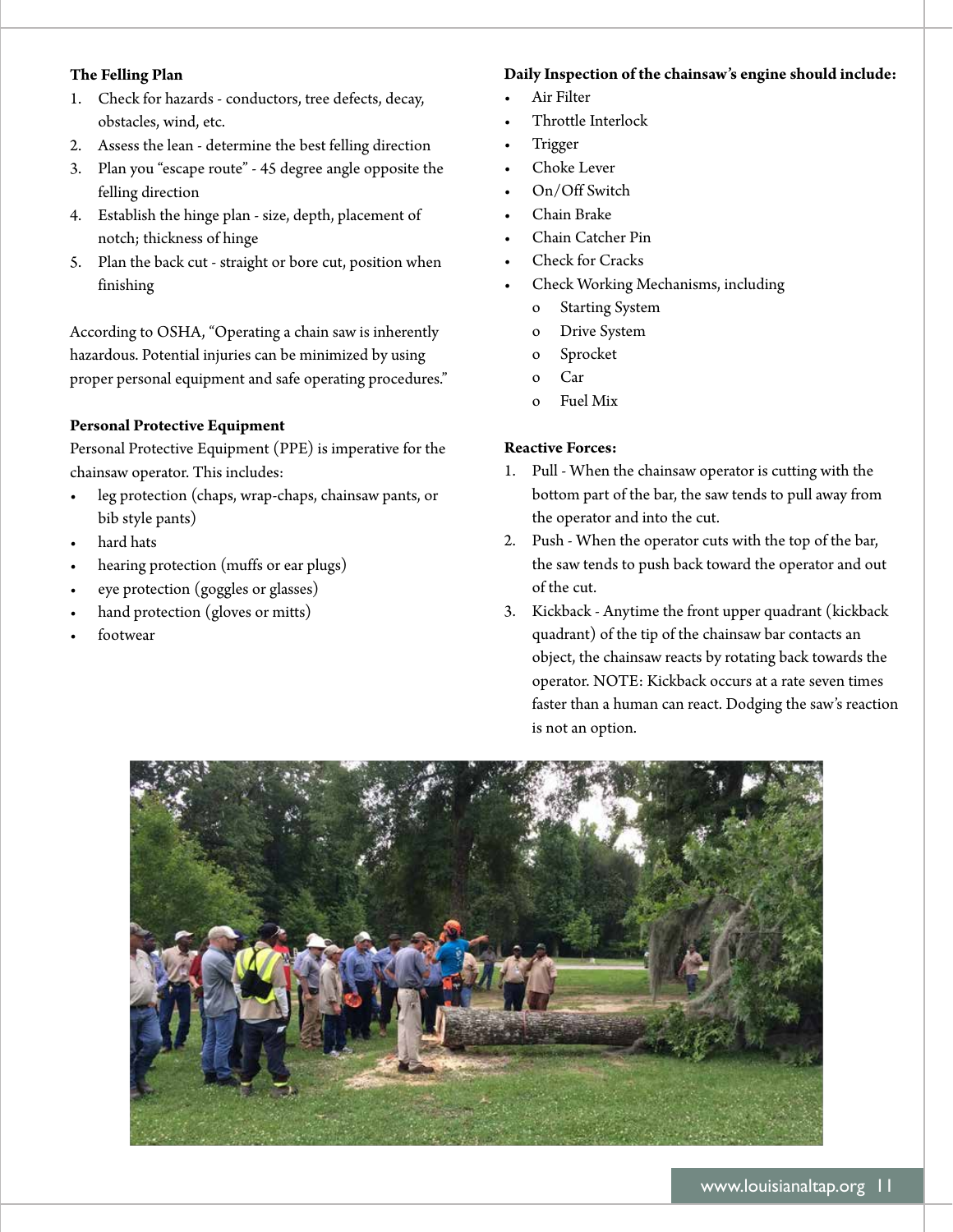# Nine is the Magic Number for FHWA Proven Safety Countermeasures

What's a sure thing when it comes to driving safe? Avoiding impairment, buckling up, staying alert, and knowing the rules of the road are all important. When it comes to infrastructure, though, owners of the infrastructure have some valuable and proven tools to keep users safe, too. The Federal Highway Administration's Proven Safety Countermeasures are nine solutions that, based on the latest safety research, have shown great effectiveness in improving safety. Unfortunately, these research proven ideas are not widely applied on a national basis even though they are among the most effective, and in some cases, lowest cost, infrastructure related improvements to reduce crashes. These are all safety measures that are eligible for funding through the Local Road Safety Program.

**1. Safety Edge** – Known in Louisiana as the "Shoulder Wedge," this technology shapes the edge of a roadway at approximately 30 degrees from the pavement cross slope, eliminating tire scrubbing, a major factor in loss of control for vehicles attempting to reenter a roadway after leaving the pavement. Louisiana DOTD has adopted the Shoulder Wedge as a baseline improvement for all State sponsored asphalt resurfacing projects. Overall crash reduction with this improvement on two-lane roads is estimated at 6 percent, and the severity of the types of crashes that can be prevented result in high benefit to cost ratios from 4:1 up to 63:1.

**2. Roundabouts** – These intersection designs, characterized by low speeds, reduced number of conflict points, and yield on entry operation, have been shown to reduce crashes in urban and rural areas under a wide range of traffic conditions. According to the Highway Safety Manual (HSM), modern roundabouts can provide an estimated 82 percent reduction in severe (fatal and serious injury) crashes compared to two-way stop control. When replacing traffic signal control, roundabouts can "yield" reductions in severe crashes up to 78 percent. While not a cure for every intersection, roundabouts can also provide a transition between high and low speed environments, such as the entrance to a settled area on a rural roadway, and serve as a traffic calming device for managing speeds. LADOTD and several local agencies in Louisiana have constructed roundabouts, with more on the way.

**3. Corridor Access Management** – Simply put, the fewer the conflict points, the fewer the crashes. The key to Corridor Access Management is limiting the number of access points to a roadway (streets and driveways) and in some cases restricting the movements at the points that remain. The HSM predicts reductions of 5 to 23 percent in total on two lane rural highways, and 25 to 31 percent in severe crashes on urban and suburban arterial streets. While establishing access management on newly constructed



*This roundabout in Tangipahoa Parish replaced a Four Way Stop intersection Photo courtesy Scott Boyle, DOTD*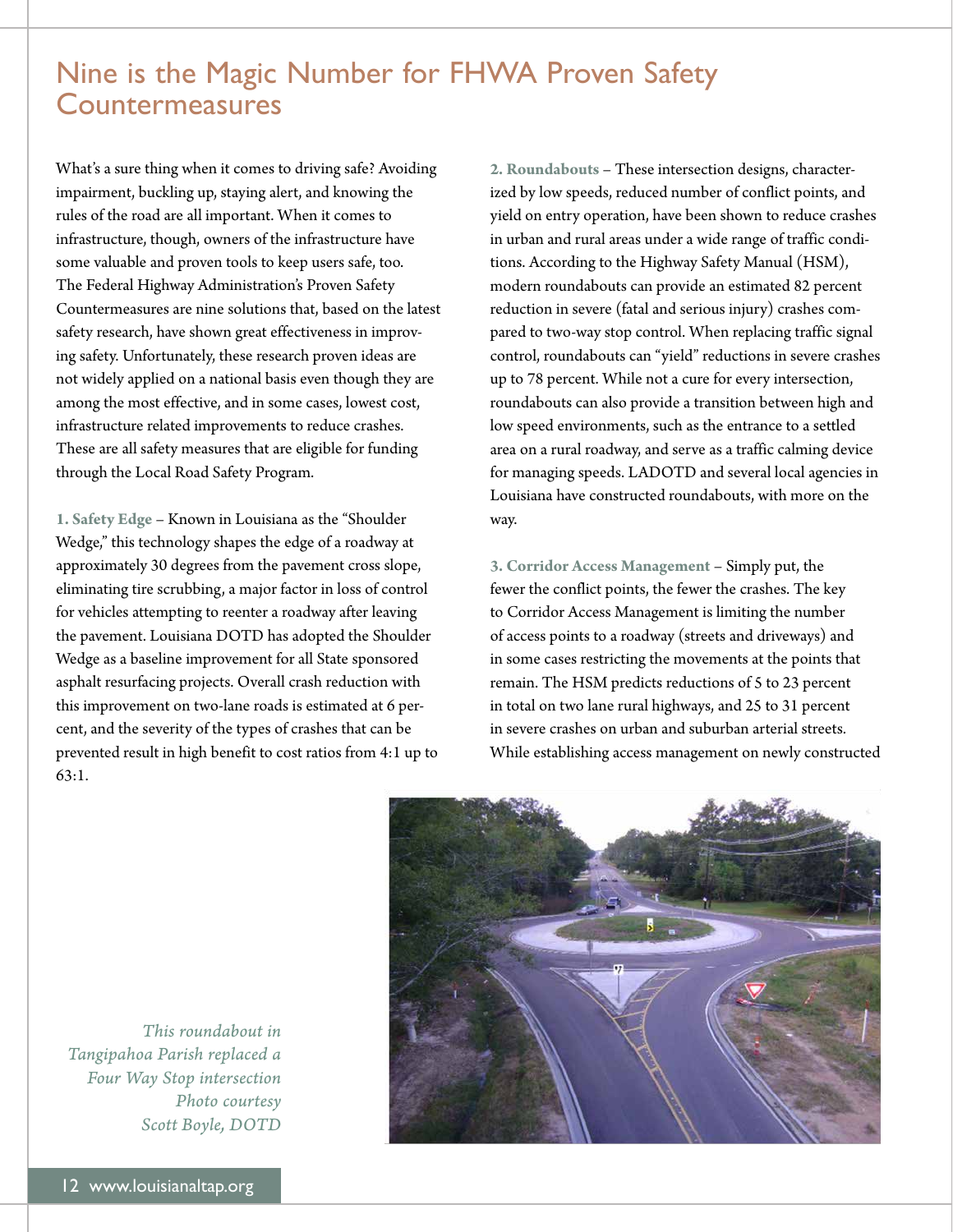

*Well placed warning signs in curves can reduce severe crashes by 13 percent. Enhanced markings can provide further benefits. These signs were provided as part of a "purchase and install" Local Road Safety project in Bossier Parish.* 

roadways is relatively straightforward, managing these improvements in a built environment requires that the traffic engineer or road manager strike a delicate balance between access and mobility with an eye toward safety. Cooperation of elected officials, developers, land use planning and zoning authorities, business owners, roadway users, and safety advocates of all kinds must be cultivated for such a program to succeed.

**4. Backplates with Retroreflective Borders** – Signal backplates with retroreflective borders, now a standard at LA DOTD for new installations, have been shown to reduce day and nighttime crashes by making the traffic signal heads more conspicuous to the road user. Reductions in total crashes of 15 percent are typical, according to the HSM. While backplates have been around for decades, research has shown that the safety benefit of adding the retroreflective strip around the border is particularly important for older drivers, and those who are colorblind and cannot discern the position of the illuminated lens under low visibility conditions.

**5. Longitudinal Rumble Strips and Stripes on 2-Lane Roads** – Roadway and lane departure crashes on rural two lane roads constitute the highest instance of fatalities and serious injuries on Louisiana's roads. The rumble effect created by centerline and shoulder rumble strips can alert drivers to a lane departure, allowing them to correct their mistakes before a catastrophe occurs. Reduction in severe crashes of 36% and 44% can be expected on rural roads from shoulder and centerline rumble strips, respectively. Reductions of 64% in urban severe roadway departure crashes have also been proven, though the judicious placement of these devices

is recommended due to noise concerns from nearby residents, particularly at night when ambient noise is reduced. Rumble stripes are a form of this countermeasure where the lane marking is placed over the ground-in rumble strip itself, increasing the nighttime visibility of the marking. Where practical to install, these rumble strips or stripes are highly recommended by both DOTD and LTAP as a low cost, systemic safety improvement.

### **6. Enhanced Delineation and Friction for Horizontal**

**Curve**s – Low cost treatments for horizontal curves include signing, delineation, and pavement markings to increase the driver's awareness of the curve and to assist with navigating them. They are an ideal treatment for spot locations where crashes have occurred, or as a systemic improvement for a number of similar locations. The LRSP has been promoting their purchase/install projects, where the materials are purchased with safety funds and the local agency agrees to install the devices, as a quick and efficient method of applying these countermeasures. Activated signs or other devices increase driver awareness if the vehicle is approaching at higher speed than is recommended for the curve. High friction surface treatments are applied to the pavement in curves in order to improve the friction characteristics of the curve, and do not require a response from the driver to function. Severe crash reductions of 13 percent for signs alone, and up to 43 percent for active devices or high friction treatments can be achieved, according to the FHWA Crash Modification Factors (CMF) Clearinghouse.

### *cont. on page 14*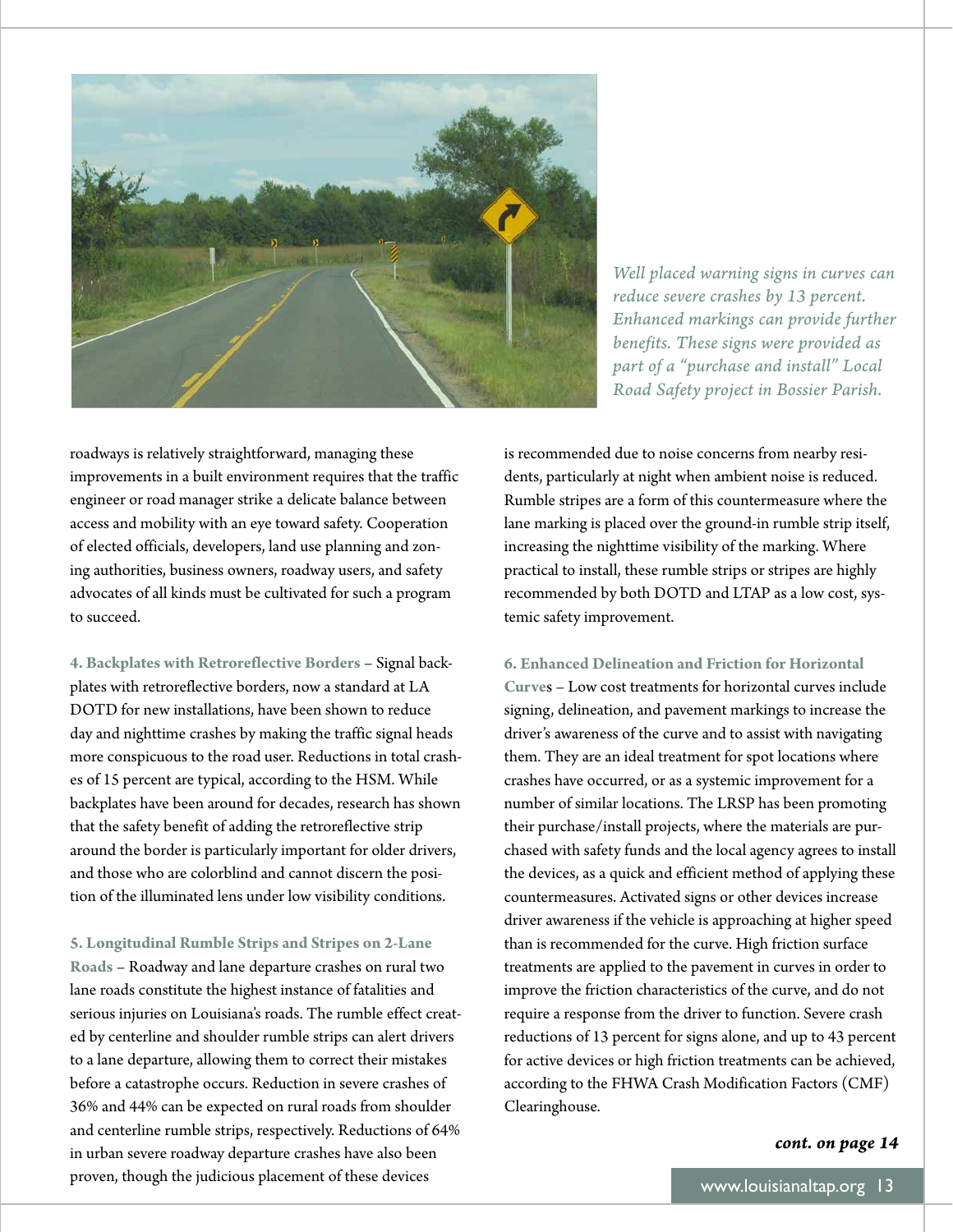

*Nine is the Magic Number, cont. fom page 13* 

**7. Medians and Pedestrian Crossing Islands in Urban and Suburban Areas** – Simplifying the task of navigating in an urban environment improves safety for pedestrians as well as vehicles, and that is the science behind use of medians and pedestrian crossing islands. By allowing the pedestrian to cross one direction of traffic at a time, and providing a refuge in between, crashes involving pedestrians may be reduced by 46 percent and vehicular crashes by 39 percent. The medians and refuge areas, when properly designed, enhance the visibility of crossings, reduce the speed of approaching vehicles, and reduce delays for motorists versus crossings where the pedestrian must cross the entire highway. Medians also have the benefit of providing space for supplemental signage, and facilitating access management measures, such as right-in/right-out restrictions at driveway intersections.

**8. Pedestrian Hybrid Beacon**- a lesser known countermeasure, at least in Louisiana, is the Pedestrian Hybrid Beacon, also known as the High intensity, Activated crosswalk, or HAWK. This treatment differs from conventional beacons in that it actually requires the roadway traffic to stop for a red signal, and while activated by the pedestrian, like a Rectangular Rapid Flashing Beacon, or RRFB, it also gives the pedestrian a steady "walk" and flashing "don't walk" indication like a standard traffic signal pedestrian phase. During the pedestrian clearance phase, the HAWK beacon displays a flashing red indication, allowing traffic to proceed after stopping once the pedestrian has cleared the near side of the crossing in their lane. HAWK beacons remain dark when not activated by a pedestrian. Research shows the HAWK

*When used appropriately, the Pedestrian Hybrid Beacon, or HAWK, can reduce pedestrian-related crashes by 69 percent. Photo courtesy FHWA* 

can reduce pedestrian crashes by 69 percent and vehicular crashes by 29 percent. Like any traffic control device, the Pedestrian Hybrid Beacon should only be installed upon recommendation of a traffic engineering study where all reasonable alternatives are also explored.

**9. "Road Diets" (Roadway Reconfiguration)**- Once considered folly to "classically trained" traffic engineers concerned primarily with vehicular capacity, the concept of Roadway Reconfiguration or "Road Diets" is gaining traction both nationwide and here in Louisiana. The advantages of reducing the number of through lanes in order to facilitate the introduction of dedicated turn lanes, bicycle lanes, median refuge islands for pedestrians, and other amenities are numerous: reduced overall vehicle speeds through traffic calming, provision for left turn storage out of the main travel lanes, separation of bicycle and vehicular access, easier access for pedestrians, expanded sidewalk areas and curb extensions to accommodate pedestrian access, the list goes on. When a street is modified from a four lane undivided street to a three lane street with a two-way left turn lane, overall crash history can be reduced 29 percent. Four lane roadways with Average Daily Traffic of 20,000 or less may be good candidates for Road Diets, but like any reconfiguration, the individual situation must be evaluated, including the effects on through traffic, neighboring development, and the street network as a whole. A variation on this theme is the reduction of through lanes from six to four on urban arterials that have seen reduction in volumes due to changes in traffic patterns from freeway construction or urban redevelopment. Road Diets can be catalysts for significant urban revitalization as the street scene is transformed with pedestrian and neighborhood business friendly amenities such as landscaping and curbside parking as well as bike lanes and transit oriented development.

Any of these nine proven countermeasures, where justified by data or as part of a systemic safety approach, are good candidates for Local Road Safety projects. For more information on the Proven Safety Countermeasures, visit the FHWA Proven Safety Countermeasures website at [http://safety.](http://safety) [fhwa.dot.gov/provencountermeasures](https://fhwa.dot.gov/provencountermeasures)/ or contact LTAP.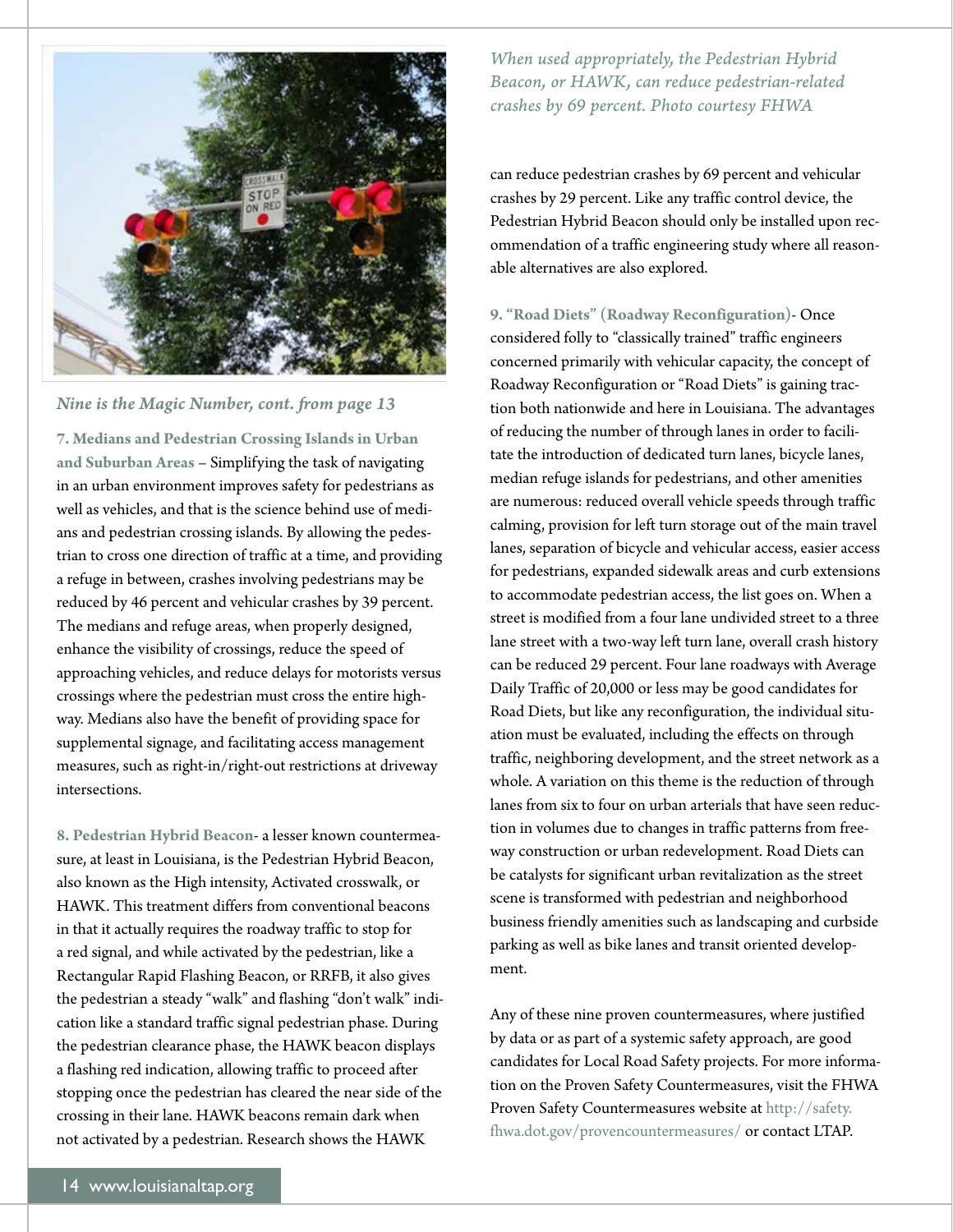*Using Google and GIS Earth, cont. fom page 9* 



*This map shows the location of a damaged bridge replaced with a railroad car bridge and the files associated with that remediation.* 

Staff took photographs of the repair work under way, as well. If a crane was rented to set a new culvert, they took a picture of the crane working at the job site. That came in handy when FEMA did their audit, and they could match it up against the invoice for the crane, which was also scanned and geo-coded to the location. When crews did work orders, Remmert tracked those and then marked locations that had been remediated.

When the work was completed, the county photographed the location one last time, to document "after" conditions. Barton County had a lucky break in pulling together their "before" documentation due to the fact that, six months before, Kirkham and Michael had done a bridge survey of 50 percent of their bridges, and the survey included taking geo-located photos. This provided the County with electronic images of those bridges before they were damaged by the flood.

The documentation came in handy for bridges on the federal aid system (FAS) too, Remmert said. "FEMA won't pay for FAS bridges but we use the same documentation to submit to the state to get those fixed as well." Barton County kept records for a township that sustained damages too. "It was really quite easy," Remmert said, "and we're a lot better set up for that kind of thing than the township."

# **Benefits of Geo-referencing Files**

"The time savings are phenomenal," Remmert said. "Think about the filing aspect. You might have the documents for a structure in several locations—an electronic photo in one place, a hard copy photo in another, the plans in another. Then you start adding in the documentation for repairs—the hard copy invoices for structures, materials, cranes, more pictures... you could end up with 35 documents per location, when all is said and done."

Road and bridge documents can be filed any number of ways... by street number, 911 location, township location, bridge inventory number, etc., Remmert said. "Geo-coding the documents eliminates the guesswork and looking around. It's all in one place by lat-long. It took me longer to photocopy time sheets than to assemble all the rest of the documents," he said. "We could have scanned those, too, but we learned at a conference that FEMA prefers to see copies of the originals."

### **FEMA Audit and Reaction**

Remmert said FEMA wanted to monitor 10 percent of Barton County's sites as part of a routine audit. A "site" for FEMA might be 3-4 locations in an area or along a particular road. The County's Google Earth formatting benefited the FEMA audit process because FEMA is also Google Earth-based. When the auditor asked for supporting documentation, Remmert downloaded the spreadsheet of damages and the GIS-located documentation onto a zip drive which the auditor was able to open and use. The auditors didn't have to look for an invoice to tie to a site; they just clicked on a site pop-up.

FEMA has three categories for reimbursement: cleanup, remediation and emergency call out. Each could be separated out. At the FEMA close-out meeting, Remmert heard the state FEMA director tell a national FEMA rep who asked about documentation: "You have no idea how well this guy has this documented." That was nice to hear, Remmert said, especially because using GIS had been, until recently, "a real stretch of technology for this old guy." For more information, contact John Remmert at (620) 793-1816 or [highwaydept@bartoncounty.org.](mailto:highwaydept@bartoncounty.org)

*Reprinted with permission from the Winter 2015 issue of the Kansas LTAP Newsletter, a publication of the Kansas Local Technical Assistance Program (LTAP) at the Kansas University Transportation Center.* www.louisianaltap.org 15